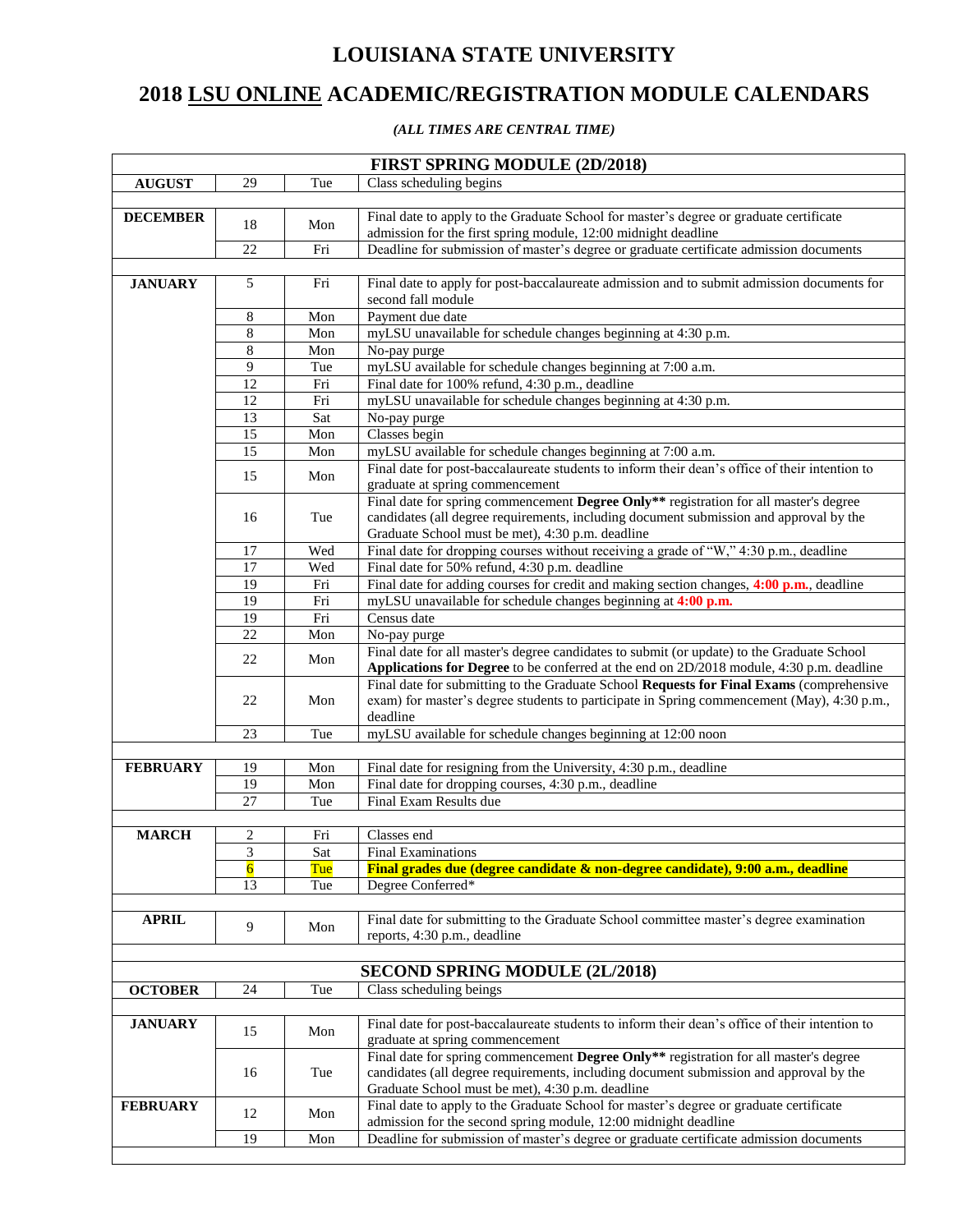| <b>MARCH</b>   |              |     | Final date to apply for post-baccalaureate admission and to submit admission documents for                                                 |
|----------------|--------------|-----|--------------------------------------------------------------------------------------------------------------------------------------------|
|                | 2            | Fri | second spring module.                                                                                                                      |
|                | 5            | Mon | Payment due date                                                                                                                           |
|                | 5            | Mon | myLSU unavailable for schedule changes beginning at 4:30 p.m.                                                                              |
|                | 5            | Mon | No-pay purge                                                                                                                               |
|                | 6            | Tue | myLSU available for schedule changes beginning at 7:00 a.m.                                                                                |
|                | 9            | Fri | Final date for 100% refund, 4:30 p.m., deadline                                                                                            |
|                | 9            | Fri | myLSU unavailable for schedule changes beginning at 4:30 p.m.                                                                              |
|                | 10           | Sat | No-pay purge                                                                                                                               |
|                | 12           | Mon | Classes begin                                                                                                                              |
|                | 12           | Mon | myLSU available for schedule changes beginning at 7:00 a.m.                                                                                |
|                | 14           | Wed | Final date for dropping courses without receiving a grade of "W," 4:30 p.m., deadline                                                      |
|                | 14           | Wed | Final date for 50% refund, 4:30 p.m. deadline                                                                                              |
|                | 16           | Fri | Final date for adding courses for credit and making section changes, 4:00 p.m., deadline                                                   |
|                | 16           | Fri | myLSU unavailable for schedule changes beginning at 4:00 p.m.                                                                              |
|                | 16           | Fri | Census date                                                                                                                                |
|                | 19           | Mon | No-pay purge                                                                                                                               |
|                | 19           |     | Final date for all master's degree candidates to submit (or update) to the Graduate School                                                 |
|                |              | Mon | Applications for Degree to be conferred at the end on 2L/2018 module, 4:30 p.m. deadline                                                   |
|                |              |     | Final date for submitting to the Graduate School Requests for Final Exams (comprehensive                                                   |
|                | 19           | Mon | exam) for master's degree students to participate in Spring commencement (May), 4:30 p.m.,                                                 |
|                |              |     | deadline                                                                                                                                   |
|                | 20           | Tue | myLSU available for schedule changes beginning at 12:00 noon                                                                               |
|                |              |     |                                                                                                                                            |
| <b>APRIL</b>   | 9            | Mon | Final date for submitting to the Graduate School master's degree committee examination                                                     |
|                |              |     | reports, 4:30 p.m., deadline                                                                                                               |
|                | 16           | Mon | Final date for resigning from the University, 4:30 p.m., deadline                                                                          |
|                | 16           | Mon | Final date for dropping courses, 4:30 p.m., deadline                                                                                       |
|                | 24           | Tue | Final Exam Results Due                                                                                                                     |
|                | 27           | Fri | Classes end                                                                                                                                |
|                | 28           | Sat | <b>Final Examinations</b>                                                                                                                  |
|                |              |     |                                                                                                                                            |
| <b>MAY</b>     | $\mathbf{1}$ | Tue | Final grades due (degree candidate & non-degree candidate), 9:00 a.m., deadline                                                            |
|                | 8            | Tue | Degree Conferred*                                                                                                                          |
|                |              |     |                                                                                                                                            |
|                |              |     |                                                                                                                                            |
|                |              |     | <b>FIRST SUMMER MODULE (3D/2018)</b>                                                                                                       |
| <b>JANUARY</b> | 16           | Tue | Class scheduling begins                                                                                                                    |
|                |              |     |                                                                                                                                            |
| <b>APRIL</b>   |              |     | Final date to apply to the Graduate School for master's degree or graduate certificate                                                     |
|                | 9            | Mon | admission for the first summer module, 12:00 midnight deadline                                                                             |
|                | 16           | Mon | Deadline for submission of master's degree or graduate certificate admission documents                                                     |
|                |              |     | Final date to apply for post-baccalaureate admission and to submit admission documents for                                                 |
|                | 27           | Fri | first summer module.                                                                                                                       |
|                | 30           | Mon | Payment due date                                                                                                                           |
|                | 30           | Mon | myLSU unavailable for schedule changes beginning at 4:30 p.m.                                                                              |
|                | 30           | Mon | No-pay purge                                                                                                                               |
|                |              |     |                                                                                                                                            |
| <b>MAY</b>     | 1            | Tue | myLSU available for schedule changes beginning at 7:00 a.m.                                                                                |
|                | 4            | Fri | Final date for 100% refund, 4:30 p.m., deadline                                                                                            |
|                | 4            | Fri | myLSU unavailable for schedule changes beginning at 4:30 p.m.                                                                              |
|                | 5            | Sat | No-pay purge                                                                                                                               |
|                | $\tau$       | Mon | Classes begin                                                                                                                              |
|                | 7            | Mon | myLSU available for schedule changes beginning at 7:00 a.m.                                                                                |
|                | 9            | Wed | Final date for dropping courses without receiving a grade of "W," 4:30 p.m., deadline                                                      |
|                | 9            | Wed | Final date for 50% refund, 4:30 p.m. deadline                                                                                              |
|                | 11           | Fri | Final date for adding courses for credit and making section changes, 4:00 p.m., deadline                                                   |
|                | 11           | Fri | myLSU unavailable for schedule changes beginning at 4:00 p.m.                                                                              |
|                | 11           | Fri | Census date                                                                                                                                |
|                | 14           | Mon | No-pay purge                                                                                                                               |
|                |              |     | Final date for all master's degree candidates to submit (or update) to the Graduate School                                                 |
|                | 14           | Mon | Applications for Degree to be awarded at the end of 3D/2018, 4:30 p.m. deadline                                                            |
|                |              |     | Final date for submitting to the Graduate School Requests for Final Exams (comprehensive                                                   |
|                | 14           | Mon | exam) for master's degree students to participate in Summer commencement (August), 4:30                                                    |
|                |              |     | p.m., deadline                                                                                                                             |
|                | 15           | Tue | myLSU available for schedule changes beginning at 12:00 noon                                                                               |
|                |              |     | Final date for summer commencement Degree Only** registration for all master's degree                                                      |
|                | 31           | Thu | candidates (all degree requirements, including document submission and approval by the<br>Graduate School must be met), 4:30 p.m. deadline |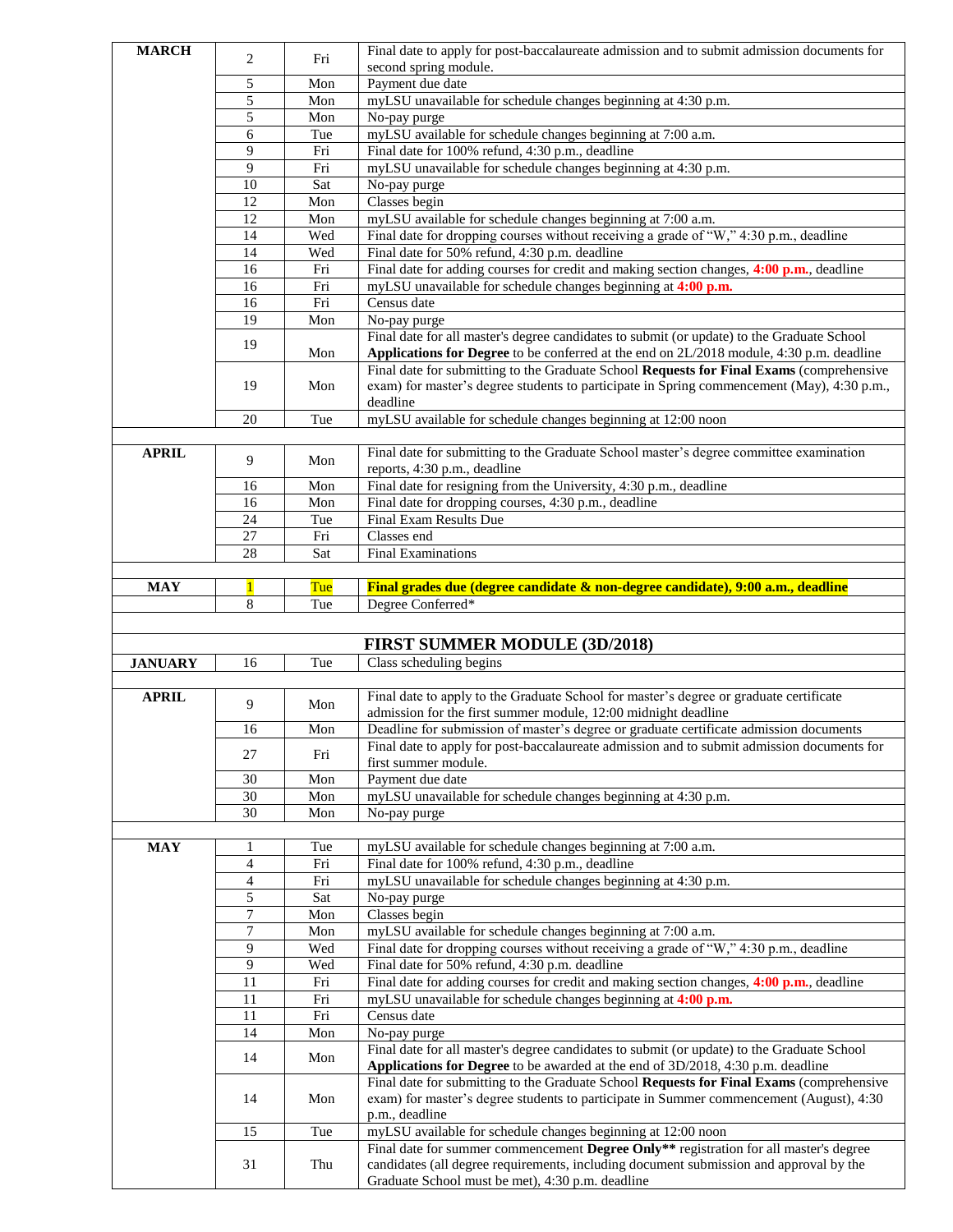| <b>JUNE</b>                                | $\mathbf{1}$             | Fri        | Final date for post-baccalaureate students to inform their dean's office of their intention to                                                                                         |
|--------------------------------------------|--------------------------|------------|----------------------------------------------------------------------------------------------------------------------------------------------------------------------------------------|
|                                            | 11                       | Mon        | graduate at summer commencement                                                                                                                                                        |
|                                            | 11                       | Mon        | Final date for resigning from the University, $4:30$ p.m., deadline                                                                                                                    |
|                                            | 19                       | Tue        | Final date for dropping courses, 4:30 p.m., deadline<br>Final Exam Results due                                                                                                         |
|                                            | 22                       | Fri        | Classes end                                                                                                                                                                            |
|                                            | 23                       | Sat        | <b>Final Examinations</b>                                                                                                                                                              |
|                                            | 26                       | Tue        | Final grades due (degree candidate & non-degree candidate), 9:00 a.m., deadline                                                                                                        |
|                                            |                          |            |                                                                                                                                                                                        |
| $\mathbf{J}\mathbf{U}\mathbf{L}\mathbf{Y}$ | 3                        | Tue        | Degree Conferred*                                                                                                                                                                      |
|                                            |                          |            | Final date for submitting to the Graduate School committee master's degree examination                                                                                                 |
|                                            | 9                        | Mon        | reports, 4:30 p.m., deadline                                                                                                                                                           |
|                                            |                          |            |                                                                                                                                                                                        |
|                                            |                          |            | <b>SECOND SUMMER MODULE (1D/2019)</b>                                                                                                                                                  |
| <b>MARCH</b>                               | 13                       | Tue        | Class scheduling begins                                                                                                                                                                |
|                                            |                          |            |                                                                                                                                                                                        |
| $\bold{JUNE}$                              | 2                        | Mon        | Final date to apply to the Graduate School for master's degree or graduate certificate                                                                                                 |
|                                            |                          |            | admission for the second summer module, 12:00 midnight deadline                                                                                                                        |
|                                            | 11                       | Mon        | Deadline for submission of master's degree or graduate certificate admission documents                                                                                                 |
|                                            | 22                       | Fri        | Final date to apply for post-baccalaureate admission and to submit admission documents for                                                                                             |
|                                            |                          |            | second summer module                                                                                                                                                                   |
|                                            | 25<br>25                 | Mon<br>Mon | Payment due date<br>myLSU unavailable for schedule changes beginning at 4:30 p.m.                                                                                                      |
|                                            | 25                       |            |                                                                                                                                                                                        |
|                                            | 26                       | Mon<br>Tue | No-pay purge<br>myLSU available for schedule changes beginning at 7:00 a.m                                                                                                             |
|                                            | 29                       | Fri        | Final date for 100% refund, 4:30 p.m., deadline                                                                                                                                        |
|                                            | 29                       | Fri        | myLSU unavailable for schedule changes beginning at 4:30 p.m.                                                                                                                          |
|                                            | $\overline{30}$          | Sat        | No-pay purge                                                                                                                                                                           |
|                                            |                          |            |                                                                                                                                                                                        |
| <b>JULY</b>                                | $\boldsymbol{2}$         | Mon        | Classes begin                                                                                                                                                                          |
|                                            | $\overline{c}$           | Mon        | myLSU available for schedule changes beginning at 7:00 a.m.                                                                                                                            |
|                                            | 4                        | Wed        | Final date for dropping courses without receiving a grade of "W," 4:30 p.m., deadline                                                                                                  |
|                                            | $\overline{\mathcal{L}}$ | Wed        | Final date for 50% refund, 4:30 p.m. deadline                                                                                                                                          |
|                                            | 6                        | Fri        | Final date for adding courses for credit and making section changes, 4:00 p.m., deadline                                                                                               |
|                                            | 6                        | Fri        | myLSU unavailable for schedule changes beginning at 4:00 p.m.                                                                                                                          |
|                                            | 6                        | Fri        | Census date                                                                                                                                                                            |
|                                            | 9                        | Mon        | No-pay purge                                                                                                                                                                           |
|                                            | 9                        | Mon        | Final date for all master's degree candidates to submit (or update) to the Graduate School                                                                                             |
|                                            |                          |            | Applications for Degree to be awarded at the end of the 1D/2019 module, 4:30 p.m. deadline<br>Final date for submitting to the Graduate School Requests for Final Exams (comprehensive |
|                                            | 9                        | Mon        | exam) for master's degree students to participate in Fall commencement (December), 4:30                                                                                                |
|                                            |                          |            | p.m., deadline                                                                                                                                                                         |
|                                            | 10                       | Tue        | myLSU available for schedule changes beginning at 12:00 noon                                                                                                                           |
|                                            |                          |            |                                                                                                                                                                                        |
| <b>AUGUST</b>                              | 6                        | Mon        | Final date for resigning from the University, 4:30 p.m., deadline                                                                                                                      |
|                                            | 6                        | Mon        | Final date for dropping courses, 4:30 p.m., deadline                                                                                                                                   |
|                                            | 14                       | Tue        | Final Exam Results due                                                                                                                                                                 |
|                                            | 15                       | Wed        | Final date for post-baccalaureate students to inform their dean's office of their intention to                                                                                         |
|                                            |                          |            | graduate at fall commencement                                                                                                                                                          |
|                                            | 17                       | Fri        | Classes end                                                                                                                                                                            |
|                                            | 18                       | Sat        | <b>Final Examinations</b>                                                                                                                                                              |
|                                            | 21                       | Tue        | Final grades due (degree candidate & non-degree candidate), 9:00 a.m., deadline                                                                                                        |
|                                            | 22                       | Wed        | Final date for fall commencement Degree Only** registration for all master's degree<br>candidates (all degree requirements, including document submission and approval by the          |
|                                            |                          |            | Graduate School must be met), 4:30 p.m. deadline                                                                                                                                       |
|                                            | 28                       | Tue        | Degree Conferred*                                                                                                                                                                      |
|                                            |                          |            |                                                                                                                                                                                        |
| <b>NOVEMBER</b>                            |                          |            | Final date for submitting to the Graduate School committee master's degree examination                                                                                                 |
|                                            | 12                       | Mon        | reports, 4:30 p.m., deadline                                                                                                                                                           |
|                                            |                          |            |                                                                                                                                                                                        |
|                                            |                          |            | FIRST FALL MODULE (1L/2019)                                                                                                                                                            |
| <b>MAY</b>                                 | 8                        | Tue        | Class scheduling begins                                                                                                                                                                |
|                                            |                          |            |                                                                                                                                                                                        |
| <b>JULY</b>                                | 30                       | Mon        | Final date to apply to the Graduate School for master's degree or graduate certificate                                                                                                 |
|                                            |                          |            | admission for the first fall module, 12:00 midnight deadline                                                                                                                           |
|                                            |                          |            |                                                                                                                                                                                        |
| <b>AUGUST</b>                              | 6                        | Mon        | Deadline for submission of master's degree or graduate certificate admission documents                                                                                                 |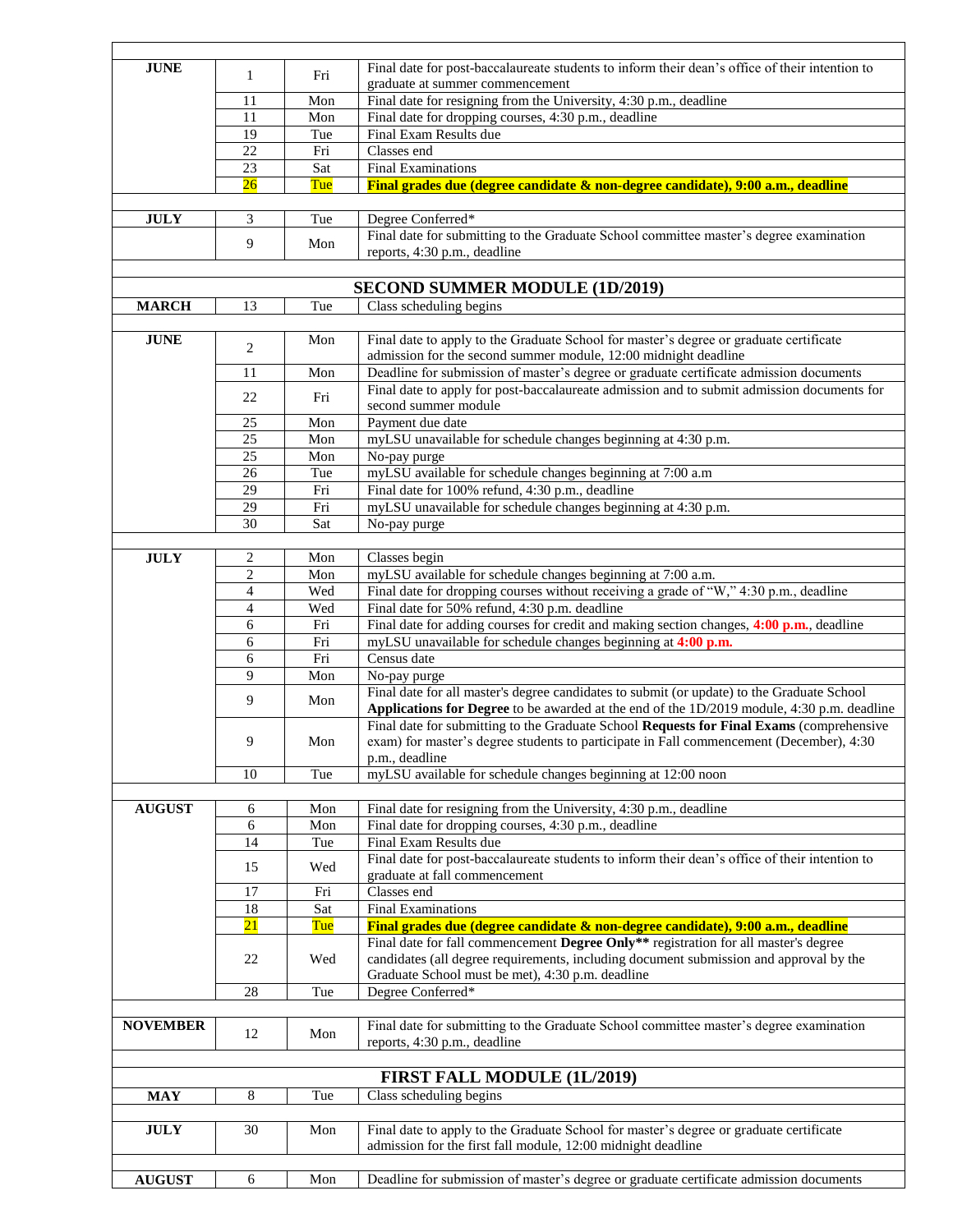|                  | 15             | Wed        | Final date for post-baccalaureate students to inform their dean's office of their intention to                                                                                      |
|------------------|----------------|------------|-------------------------------------------------------------------------------------------------------------------------------------------------------------------------------------|
|                  |                |            | graduate at fall commencement<br>Final date to apply for post-baccalaureate admission and to submit admission documents for                                                         |
|                  | 17             | Fri        | first fall module                                                                                                                                                                   |
|                  | 20             | Mon        | Payment due date                                                                                                                                                                    |
|                  | 20             | Mon        | myLSU unavailable for schedule changes beginning at 4:30 p.m.                                                                                                                       |
|                  | 20             | Mon        | No-pay purge                                                                                                                                                                        |
|                  | 21             | Tue        | myLSU available for schedule changes beginning at 7:00 a.m.                                                                                                                         |
|                  | 22             | Wed        | Final date for fall commencement Degree Only** registration for all master's degree<br>candidates (all degree requirements, including document submission and approval by the       |
|                  |                |            | Graduate School must be met), 4:30 p.m. deadline                                                                                                                                    |
|                  | 24             | Fri        | Final date for 100% refund, 4:30 p.m., deadline                                                                                                                                     |
|                  | 24             | Fri        | myLSU unavailable for schedule changes beginning at 4:30 p.m.                                                                                                                       |
|                  | 25             | Sat        | No-pay purge                                                                                                                                                                        |
|                  | 27             | Mon        | Classes begin                                                                                                                                                                       |
|                  | 27             | Mon        | myLSU available for schedule changes beginning at 7:00 a.m.                                                                                                                         |
|                  | 29             | Wed        | Final date for dropping courses without receiving a grade of "W," 4:30 p.m., deadline                                                                                               |
|                  | 29<br>31       | Wed        | Final date for 50% refund, 4:30 p.m. deadline<br>Final date for adding courses for credit and making section changes, 4:00 p.m., deadline                                           |
|                  | 31             | Fri<br>Fri | myLSU unavailable for schedule changes beginning at 4:00 p.m.                                                                                                                       |
|                  | 31             | Fri        | Census date                                                                                                                                                                         |
|                  | 31             | Fri        |                                                                                                                                                                                     |
|                  |                |            |                                                                                                                                                                                     |
| <b>SEPTEMBER</b> | 3              | Mon        | No-pay purge                                                                                                                                                                        |
|                  | $\overline{4}$ | Tue        | Final date for all master's degree candidates to submit (or update) to the Graduate School                                                                                          |
|                  |                |            | Applications for Degree to be awarded at the end of the 1L/2019 module, 4:30 p.m. deadline                                                                                          |
|                  | 4              | Tue        | Final date for submitting to the Graduate School Requests for Final Exams (comprehensive<br>exam) for master's degree students to participate in Fall commencement (December), 4:30 |
|                  |                |            | p.m., deadline                                                                                                                                                                      |
|                  | $\overline{4}$ | Tue        | myLSU available for schedule changes beginning at 12:00 noon                                                                                                                        |
|                  |                |            |                                                                                                                                                                                     |
| <b>OCTOBER</b>   | 1              | Mon        | Final date for resigning from the University, 4:30 p.m., deadline                                                                                                                   |
|                  | $\mathbf{1}$   | Mon        | Final date for dropping courses, 4:30 p.m., deadline                                                                                                                                |
|                  | 9              | Tue        | Final Exam Results due                                                                                                                                                              |
|                  | 12<br>13       | Fri        | Classes end<br><b>Final Examinations</b>                                                                                                                                            |
|                  | 16             | Sat<br>Tue | Final grades due (degree candidate & non-degree candidate), 9:00 a.m., deadline                                                                                                     |
|                  | 23             | Tue        | Degree Conferred*                                                                                                                                                                   |
|                  |                |            |                                                                                                                                                                                     |
| <b>NOVEMBER</b>  | 12             | Mon        | Final date for submitting to the Graduate School committee master's degree examination                                                                                              |
|                  |                |            | reports and approved theses and dissertations, 4:30 p.m., deadline                                                                                                                  |
|                  |                |            |                                                                                                                                                                                     |
|                  |                |            | <b>SECOND FALL MODULE (1P/2019)</b>                                                                                                                                                 |
| <b>JULY</b>      | 3              | Tue        | Class scheduling begins                                                                                                                                                             |
| <b>AUGUST</b>    |                |            | Final date for post-baccalaureate students to inform their dean's office of their intention to                                                                                      |
|                  | 15             | Wed        | graduate at fall commencement                                                                                                                                                       |
|                  |                |            | Final date for fall commencement Degree Only <sup>**</sup> registration for all master's degree                                                                                     |
|                  | 22             | Wed        | candidates (all degree requirements, including document submission and approval by the                                                                                              |
|                  |                |            | Graduate School must be met), 4:30 p.m. deadline                                                                                                                                    |
| <b>SEPTEMBER</b> |                |            | Final date to apply to the Graduate School for master's degree or graduate certificate                                                                                              |
|                  | 24             | Mon        | admission for the second fall module, 12:00 midnight deadline                                                                                                                       |
|                  |                |            |                                                                                                                                                                                     |
| <b>OCTOBER</b>   | $\mathbf{1}$   | Mon        | Deadline for submission of master's degree or graduate certificate admission documents                                                                                              |
|                  | 12             | Fri        | Final date to apply for post-baccalaureate admission and to submit admission documents for                                                                                          |
|                  |                |            | second fall module                                                                                                                                                                  |
|                  | 15             | Mon        | Payment due date                                                                                                                                                                    |
|                  | 15             | Mon        | myLSU unavailable for schedule changes beginning at 4:30 p.m.                                                                                                                       |
|                  | 15             | Mon        | No-pay purge                                                                                                                                                                        |
|                  | 16<br>19       | Tue<br>Fri | myLSU available for schedule changes beginning at 7:00 a.m.<br>Final date for 100% refund, 4:30 p.m., deadline                                                                      |
|                  | 19             | Fri        | myLSU unavailable for schedule changes beginning at 4:30 p.m.                                                                                                                       |
|                  | 20             | Sat        | No-pay purge                                                                                                                                                                        |
|                  | 22             | Mon        | Classes begin                                                                                                                                                                       |
|                  | 22             | Mon        | myLSU available for schedule changes beginning at 7:00 a.m.                                                                                                                         |
|                  | $26\,$         | Fri        | Final date for adding courses for credit and making section changes, $4:00$ p.m., deadline                                                                                          |
|                  | 24             | Wed        | Final date for dropping courses without receiving a grade of "W," 4:30 p.m., deadline                                                                                               |